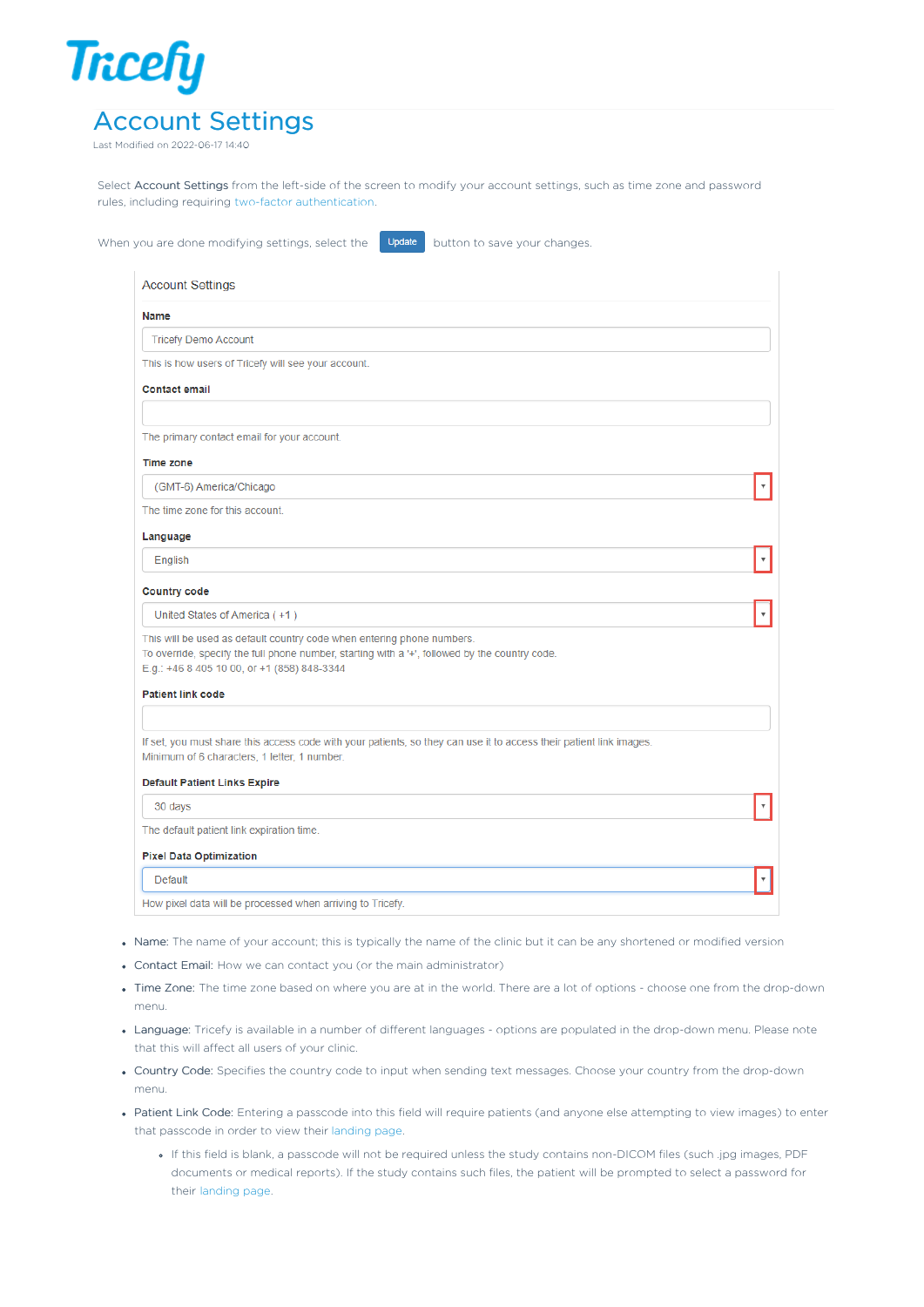

- If you decide to add or change a Patient Link Code, any previous passwords will still work for their respective links (in other words, you can add a code or change a code at any time without affecting your patients).
- Removing the passcode from this field will eliminate the need to enter it on already existing links
- Default Patient Links Expire: Determines how long a patient's [landing](http://www.tricefy.help/help/patient-landing-page) page will remain active. 90 days is the most common choice - choose an option from the drop-down menu.
	- After 90 days (or however many is chosen from the drop-down), the patient's link will no longer work; you can send them a new one, which will remain active for another 90 days

# [Instructions](http://www.tricefy.help/help/resending-images) for Resending Patient Links

- DICOM Compression: Determines how images are processed when uploaded to Tricefy
	- Use Uplink Installation Settings : Recommended setting that preserves image quality while managing file size
		- . Unless specified otherwise when installing Tricefy, this setting is the equivalent to Optimize
	- **Optimize:** Full compression
		- **Best optimization for lossy data compression**
		- Use this option if you use Tricefy mostly for patient sharing
			- This option is not recommended for cardio and non-US modalities, as it could lead to loss of fidelity when using 3rd-party viewers (no loss when using the Tricefy viewer)
	- Retain: No compression
		- Keeps the original pixel data
	- Deflate: Moderate compression
		- Reduces the file size significantly, but not as much as Optimize
		- Recommended setting for cardio and non-US modalities as there is no loss of fidelity when using 3rd-party viewers
			- Recommended for those using Tricefy only for archiving (not patient sharing)
				- If you are only using the Tricefy viewer and/or sharing images with patients, use the Default or Optimize setting

\* Note: Pixel Optimization settings do not work for Uplinks installed on Apple computers, mobile devices, embedded Uplinks and older versions of Uplink. If you are using an older Uplink, you can download the newest version by selecting the Uplinks option within your Account [Settings.](http://www.tricefy.help/help/uplinks)

# Password Rules

These rules are in regards to your account member's Tricefy passwords in order to implement additional security.

| <b>Password Rules</b>                                                           |  |
|---------------------------------------------------------------------------------|--|
| Password rules apply to any member of this account                              |  |
| Timeout                                                                         |  |
| None                                                                            |  |
| Automatically log out users after this duration                                 |  |
| Passwords expire in                                                             |  |
| Never                                                                           |  |
| Password Expires                                                                |  |
| Deny Old Passwords                                                              |  |
| off                                                                             |  |
| Disallow reuse of a number of previous passwords.                               |  |
| $\Box$ This Account requires members and collaborators to use Two-factor logins |  |

Timeout: Signs out of a user's account after a certain time of inactivity (five minutes, 10 minutes, or 15 minutes - choose an option from the drop-down menu)